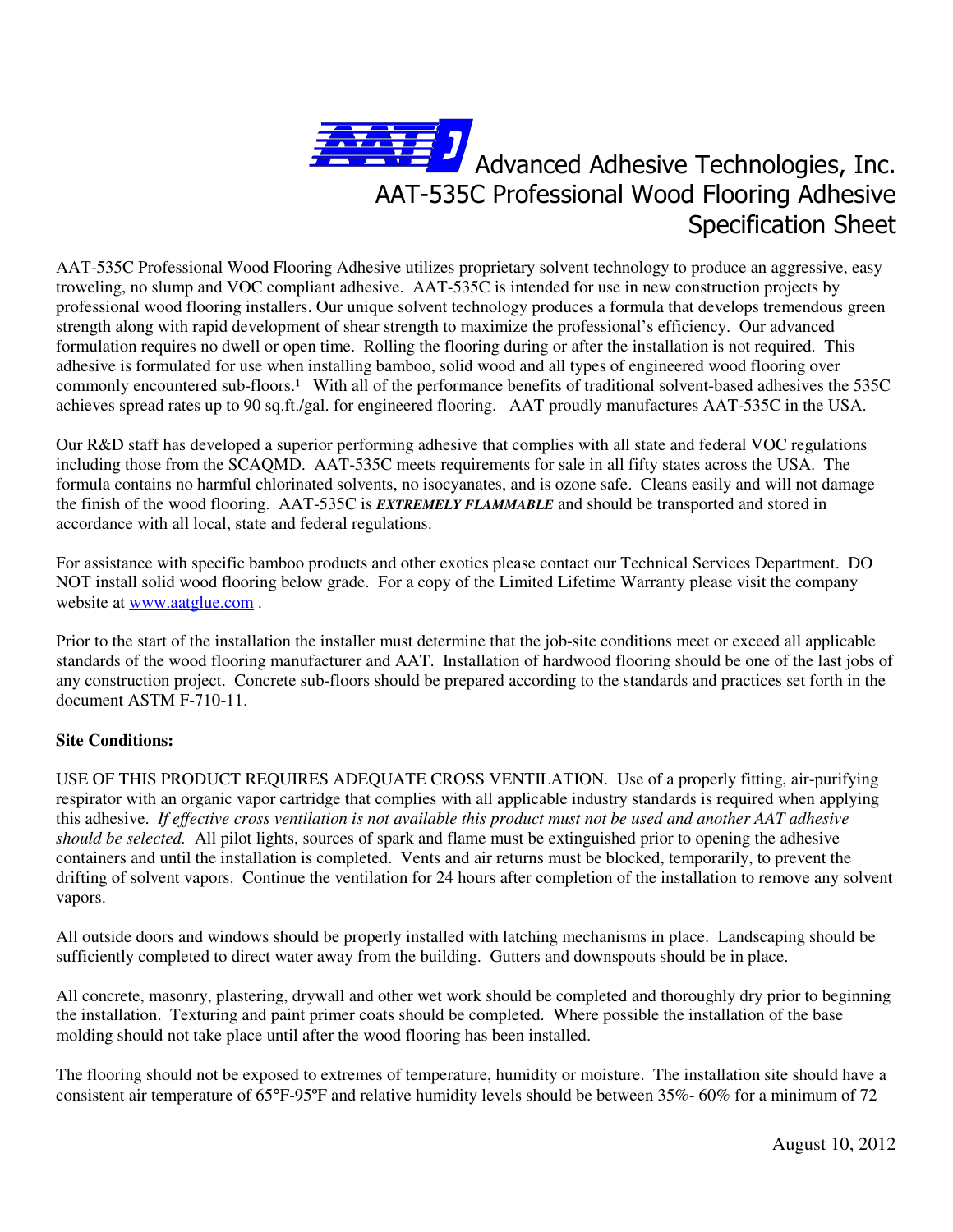hours prior to the start of the installation. The temperature of the sub-floor should be between 65°F-85°F. These conditions must be maintained to ensure long term success and performance of the wood flooring installation.

Basements and crawl spaces should be dry and adequately ventilated. Sub-floors must be checked for moisture content and emissions using industry accepted methods. Crawl spaces should meet local building codes regarding minimum heights, cross ventilation and the use of vapor retarders.

Sub-floors must be free from dust, dirt, grease, wax, curing agents, sealers, oil and any other bond inhibiting substances. The sub-floor should be plumb and flat to within 3/16" in 10' and 1/8" in 6'. AAT-535C is intended for use over these sub-floors: concrete, properly prepared gypsum cement, plywood underlayment, OSB, AdvanTech® panels, sheet vinyl (no embossing and no cushion backings), acoustical cork, and radiant heated sub-floors. Very porous subfloors must be primed with AAT-570 before applying this adhesive. For sub-floors not specifically listed please contact Technical Services for usage information.

The substrate must be plumb and flat to within 3/16" in 10' and 1/8" in 6'. Imperfections and irregularities must be corrected before applying the adhesive. Fill low areas with a polymer-modified Portland cement based patching or leveling compound. Leveling compounds must be tested to ensure they are properly cured and within the manufacturer's specified requirements before proceeding with the installation.

Concrete must dry with moisture emission rates that do not exceed 5lbs. /1000 sq ft/24 hrs as measured by the Anhydrous Calcium Chloride Test (ASTM F-1869-10). Concrete, including lightweight concrete and gypsum cement, must be tested according to the requirements of ASTM F-2170-11. *In situ* relative humidity should not exceed 80%. Concrete surface pH is required to be 7-9.0. Before any moisture testing begins, the slab must be cured for a minimum of 30 days and the HVAC system must be operating for a minimum of 72 hours. Fill low areas with a polymer-modified portland cement leveling or patching compound. Leveling and patching compounds must be tested to ensure they are properly cured and within the manufacturer's specified requirements before proceeding with the installation. Mechanical surface profiling is the preferred sub-floor preparation method. Mechanically profile the sub-floor to medium-grit sandpaper texture. Sanding or scouring with open paper or a titanium disk is preferred. Remove curing and parting compounds and other surface hardeners and floor coatings by mechanically profiling, bead blasting or other similar means. Lightweight concrete and gypsum cement must be primed with AAT-570 Acrylic Primer before applying the adhesive.

For wood joist systems the sub-floor should be structurally sound, free of loose panels or boards, and free of protruding fasteners. Moisture content should be within normal industry standards for the areas average environmental conditions. Underlayment panels should be fastened according to the manufacturer's specifications. All panel seams should be sanded level and prepared according to the manufacturer's instructions. Sanded and other very porous substrates must be primed with AAT-570 Acrylic Primer. Minimum sub-flooring: 5/8" CDX plywood sub-floor/underlayment (Exposure 1), maximum 16" o.c. construction. Install the flooring perpendicular to the floor joists. Do not install flooring over existing glue-down wood flooring or nailed down wood flooring that is wider than 3 1/4". Wide plank floors must be covered with an acceptable underlayment. Moisture content of the sub-floor must be less than 12% and the moisture content between the sub-floor and the wood flooring should vary no more than 4%.

Engineered wood flooring may be installed over existing full spread sheet vinyl (a single layer of non-embossed and noncushion backed flooring) if the existing flooring is well bonded. Clean the surface thoroughly and de-gloss the surface using an abrasive pad to create a suitable sub-floor. The wear layer must remain intact. Resilient sub-floors must be free from dust, dirt, grease, wax, sealers, oil and any other bond inhibiting substances. These substances must be removed with the appropriate stripper/removers. Vacuum the entire area, mop thoroughly and allow the substrate to dry before proceeding. Existing flooring that has any texture must be leveled with a latex fortified embossing leveler. Repair or replace loose flooring before applying this adhesive. *Never sand any resilient flooring that may contain asbestos fibers.* 

Wood flooring may be installed over full spread, permanently bonded acoustic cork. Cork thickness should not exceed 1/4"(6mm) with a density between 11.4 and 13 lb. /cubic foot. Install cork in accordance with manufacturer's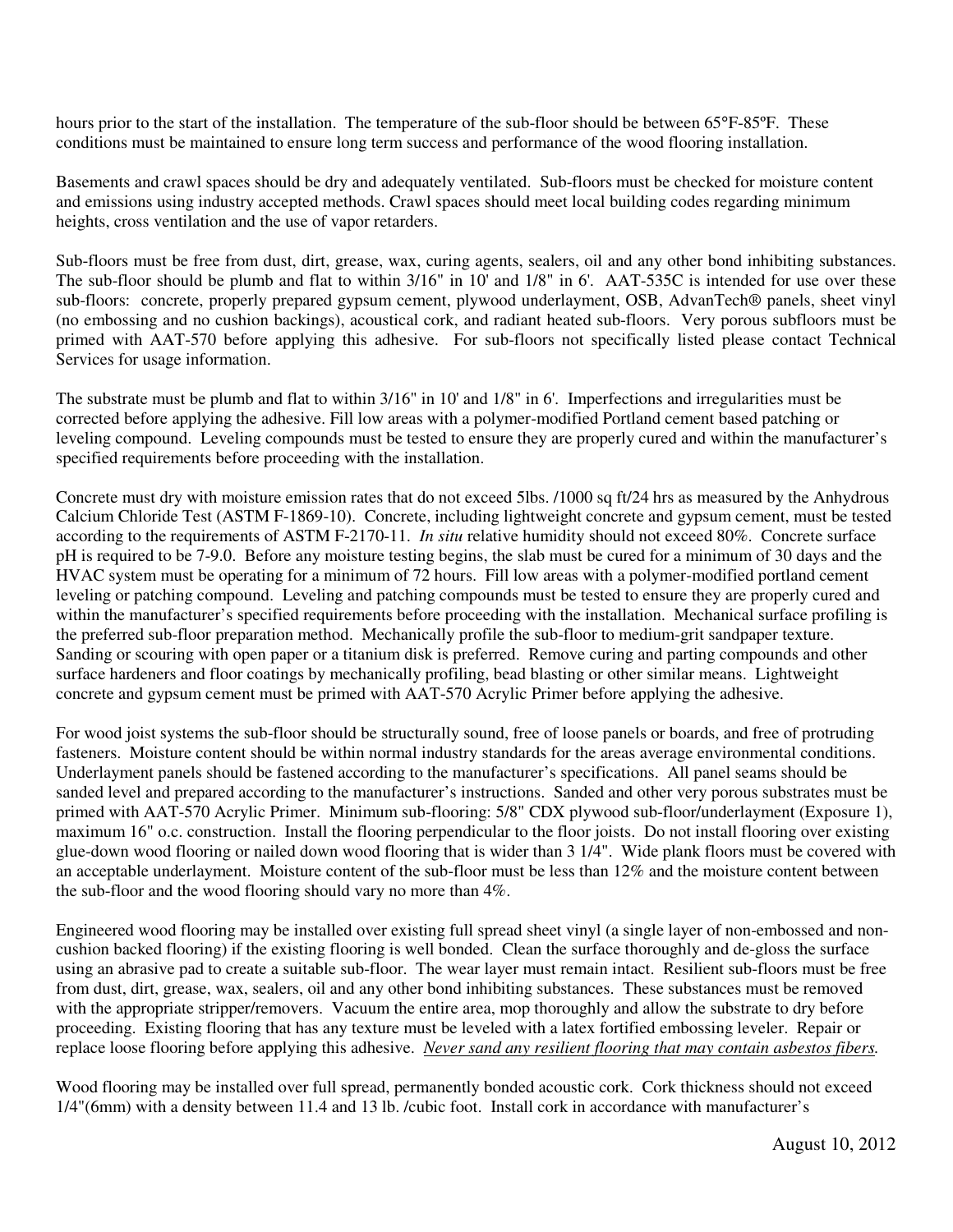recommendations. Acoustic cork should be pure cork with a polyurethane binder.

Slabs with a radiant heating system are acceptable sub-floors for installing wood floors with the following stipulations. The heating system should be fully operational for a minimum of seven days prior to the installation. The system should be shut down to allow the slab to cool down to room temperature before applying the adhesive. Immediately after completing the installation turn the system back on and set to normal temperature. The sub-floor cannot exceed 85°F throughout the life of the installation. Check with the system manufacturer to determine that the system is designed for the desired R-rating for wood flooring. Failure to ensure proper system design can result in excessive heat damage and wood shrinkage.

# **INSTALLATION:**

- 1. Follow wood flooring manufacturer's instructions for layout, requirements for expansion space [around the perimeter and at any stationary objects] and any additional special precautions for installation. Prior to the beginning of the installation the wood flooring, adhesive and sub-floor must be acclimated in an enclosed building with the HVAC operating for a minimum of 72 hours. Wood flooring must be exposed to the air when being acclimated.
- 2. Apply adhesive with the recommended trowel. AAT-535C is formulated as a wet-lay adhesive and the open time allowed should be minimized. Working time for adhesive is approximately 30 minutes. If sub-floor is nonporous a slightly longer open time may be required. Temperature, air movement and relative humidity will determine the actual amount of open time needed and the adhesive's working time.
- 3. A 100% adhesive transfer rate to the wood flooring is required. Occasionally lift a piece of flooring to assure that a 100% adhesive transfer is achieved. If proper transfer is not achieved, remove dried adhesive and re-apply the adhesive with the recommended trowel allowing the appropriate open time before proceeding.
- 4. If plank is bowed or warped, use weights or nails to ensure flooring is in full contact with the adhesive during the adhesive curing process. Excessively bowed or warped planks should be culled prior to installing the flooring.
- 5. Non-transferring tape should be used to secure patterns and minimize movement until installation has been completed. Be sure to remove tape immediately after completion of the installation to avoid damaging the wood. Do not use masking tape. AAT-535C achieves a firm set in 8-10 hours. Light traffic can be allowed after this time. Furniture placement and heavy traffic should be restricted for a minimum of 12 hours.
- 6. Remove the adhesive with AAT-197 Adhesive Remover, acetone or mineral spirits. Test the solvent on a scrap piece of flooring to ensure solvent does not effect the floors finish. Do not apply the solvent directly to the wood flooring.
- 7. Continue the ventilation for 24 hours after completion of the installation to remove any solvent vapors.

# **TROWEL RECOMMENDATIONS:** ²

Solid Plank Flooring ( $\leq 3/4$ " thickness and maximum dimensions of 3" x 36")<sup>1</sup> and Solid Shorts ( $\leq 3/4$ " thickness and length  $\leq 24$ ")<sup>1</sup>.

**3/16" x 3/16" x 3/16" V notch 40-50 sq. ft. /gal.** 

Bamboo ( $\leq$  5/8" thickness and maximum dimensions of 5" x 72")<sup>1</sup> and Engineered Plank.  **3/16" X 1/4" x 5/16" V notch 50-60 sq ft/gal** 

Engineered wood (<  $\frac{1}{2}$ " thickness), Parquet ( $\leq$  3/4" thickness)

 **1/8" x 1/8" x 1/8"** <sup>⊔</sup> **notch 80-90 sq. ft. /gal.** 

<sup>1</sup> DO NOT install solid wood flooring below grade.

**²** Notch dimensions are Width x Depth x Separation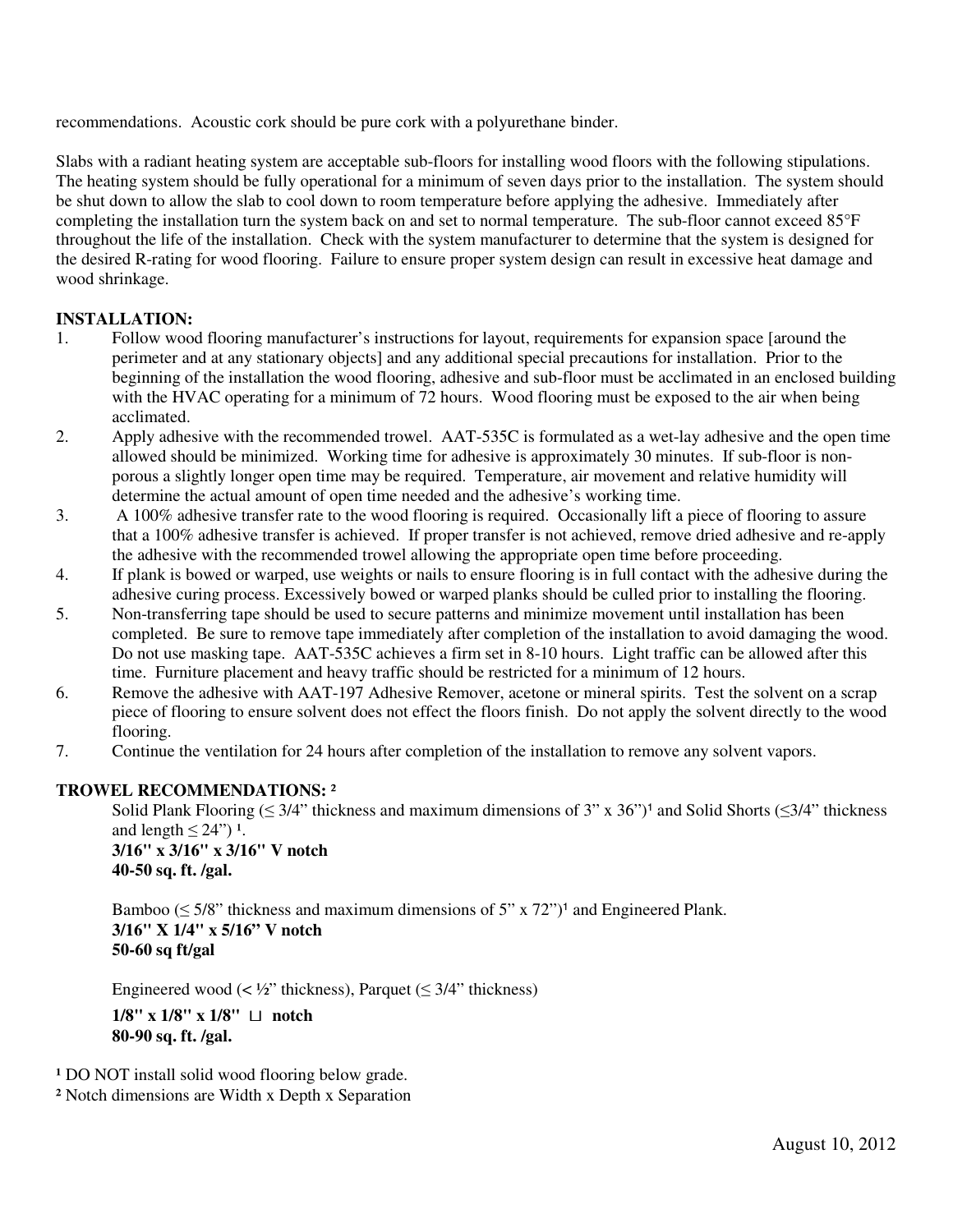# MATERIAL SAFETY DATA SHEET

FOR COATINGS, RESINS AND RELATED MATERIALS (Approved by U.S. Department of Labor "Essentially Similar" to Form OSHA-20) DATE OF PREP: April 25, 2012 Howard Burchett, Jr. NPCA HMIS

| Howard Burchett, Jr. | <b>NPCA HM</b> |
|----------------------|----------------|
|                      | $H = 1$        |
|                      | $F = 3$        |
|                      | $R = 0$        |

## **SECTION I**

MANUFACTURER'S NAME: Advanced Adhesive Technologies, Inc.

STREET ADDRESS: 419 South Glenwood AveCITY, STATE, AND ZIP CODE: Dalton, GA 30721

EMERGENCY TELEPHONE: 1-800-228-4583 (8a.m.-5p.m. Eastern) 800-424-9300 Chemtrec (24 hours)

PRODUCT CLASS: Flammable Solvent Base Adhesive TRADE NAME: Professional Wood Flooring Adhesive

MANUFACTURER'S CODE IDENTIFICATION: AAT-535C

| <b>INGREDIENT</b>                 | <b>SECTION II - HAZARDOUS INGREDIENTS</b><br>NTP, IARC/<br><b>OSHA CARC</b> | <b>PERCENT</b> | <b>VAPOR PRESSURE</b>         |
|-----------------------------------|-----------------------------------------------------------------------------|----------------|-------------------------------|
| Cyclohexane<br>$CAS # 110-82-7$   | N/A                                                                         | $2 - 5\%$      | 12.9 KPA @ 20°C               |
| Methyl Acetate<br>$CAS # 79-20-9$ | N/A                                                                         | $7 - 11\%$     | 173 mm of HG @ $20^{\circ}$ C |
| Acetone<br>$CAS # 67-64-1$        | N/A                                                                         | $5-10\%$       | 24 KPA @ 20°C                 |
| (tert) Butyl Acetate              | N/A                                                                         | $.5 - 1.0\%$   | N/A                           |

#### **SECTION III - PHYSICAL DATA**

BOILING RANGE: 56°C TO 98°C VAPOR DENSITY: ∼ HEAVIER LIGHTER THAN AIR

EVAPORATION RATE**:** ∼ FASTER SLOWER THAN ETHER

PERCENT VOLATILE BY VOLUME: 26-28 %

#### **SECTION IV - FIRE AND EXPLOSION HAZARD DATA**  DOT CATEGORY: Flammable Liquid FLASH POINT: -10°F Closed Cup LEL.: 1.1%

EXTINGUISHING MEDIA: USE WATER SPRAY, DRY CHEMICAL, FOAM OR CO2.

UNUSUAL FIRE AND EXPLOSION HAZARDS: DO NOT STORE OR MIX WITH STRONG OXIDANTS LIKE CHLORINE OR CONCENTRATED OXYGEN.

SPECIAL FIRE FIGHTING PROCEDURES**:** USE WATER SPRAY TO COOL CONTAINERS. A SELF CONTAINED BREATHING APPARATUS SHOULD BE USED WHEN FIGHTHING FIRES. AVOID BREATHING FUMES OR VAPORS.

## **SECTION V - HEALTH HAZARD DATA**

EFFECTS OF OVEREXPOSURE: INHALATION: CAN CAUSE DIZZINESS, HEADACHES, AND UNCONSCIOUSNESS.

CALIFORNIA PROPOSITION 65: None of the ingredents are on Prop. 65 list